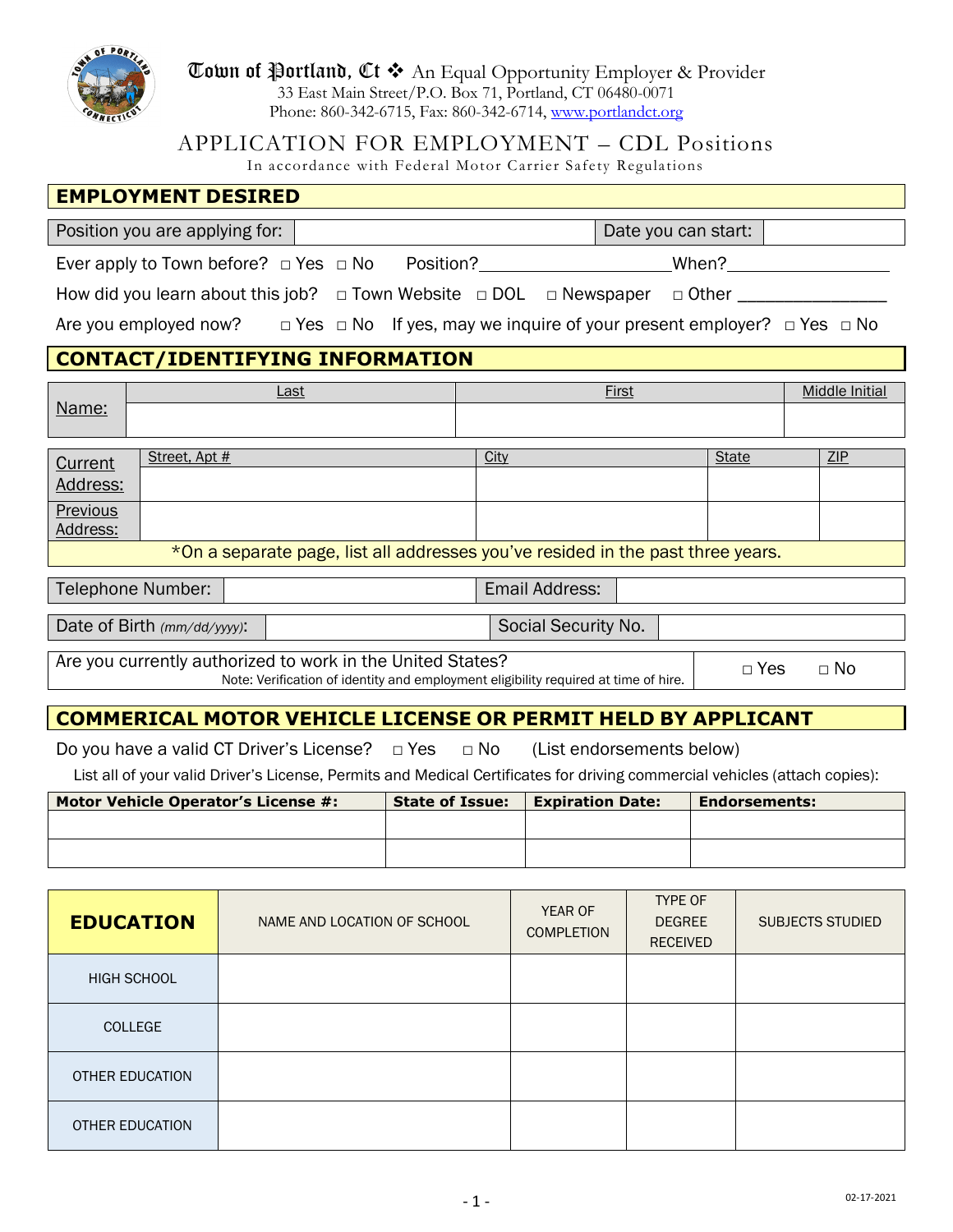# **EMPLOYMENT HISTORY**:

Begin with your PRESENT or MOST RECENT employment and work backwards for at least the last 10 years; detail your experience operating a motor vehicle including the type of vehicle operated. If necessary, use another sheet.

| (Present or Most Recent Job)                   |                                                               |
|------------------------------------------------|---------------------------------------------------------------|
|                                                |                                                               |
|                                                |                                                               |
|                                                |                                                               |
| Was job subject to FMCSR: $\Box$ Yes $\Box$ No | Was job subject to alcohol/drug testing: $\Box$ Yes $\Box$ No |
|                                                |                                                               |
|                                                |                                                               |
|                                                |                                                               |
|                                                |                                                               |
|                                                |                                                               |
|                                                |                                                               |
|                                                |                                                               |
| Was job subject to FMCSR: $\Box$ Yes $\Box$ No | Was job subject to alcohol/drug testing: $\Box$ Yes $\Box$ No |
|                                                |                                                               |
|                                                |                                                               |
|                                                |                                                               |
|                                                |                                                               |
|                                                |                                                               |
|                                                |                                                               |
|                                                | Hours per week: _________________                             |
| Was job subject to FMCSR: $\Box$ Yes $\Box$ No | Was job subject to alcohol/drug testing: $\Box$ Yes $\Box$ No |
|                                                |                                                               |
|                                                |                                                               |
|                                                |                                                               |
|                                                |                                                               |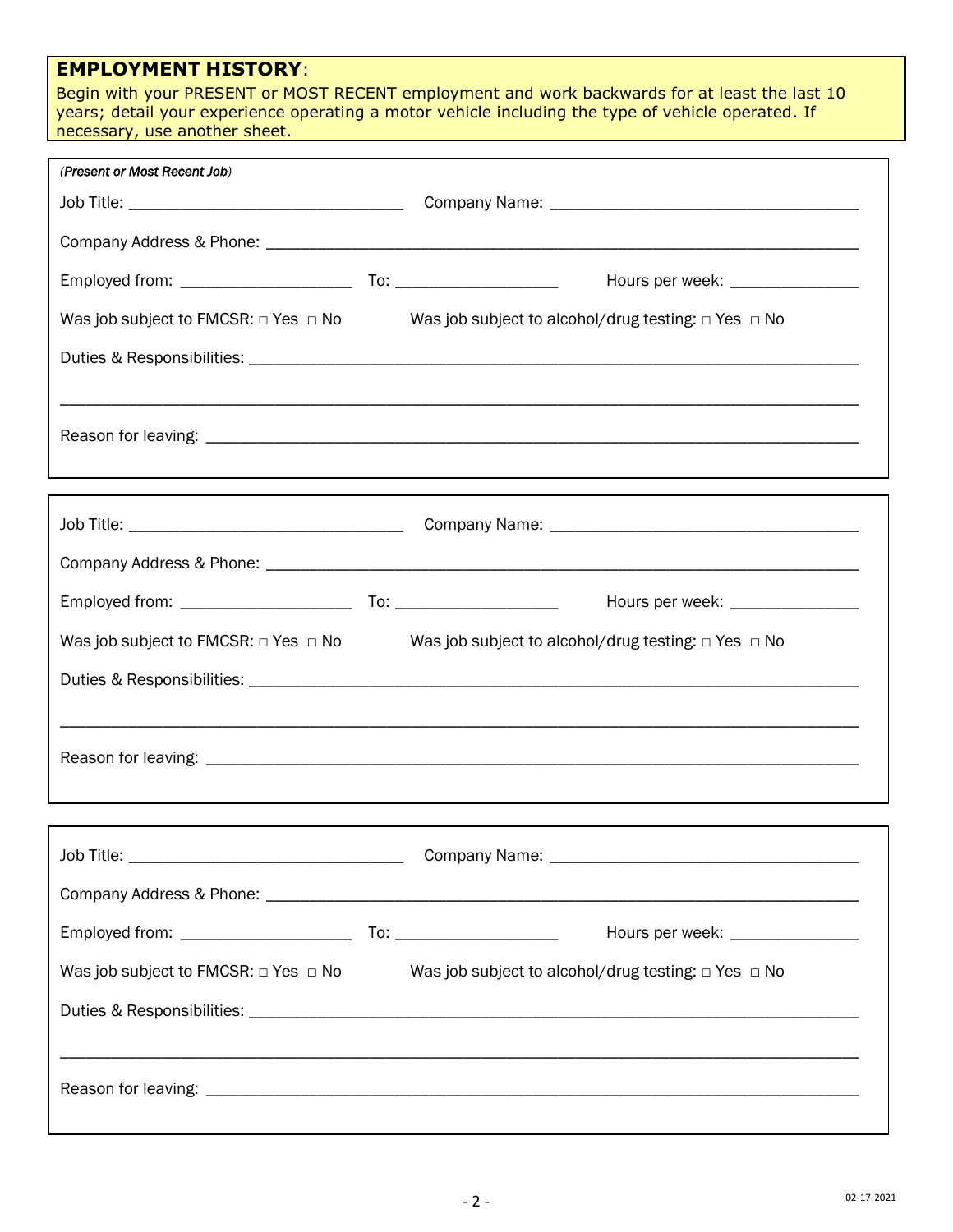Have you been involved in any accidents within the past three years?  $\Box$  Yes  $\Box$  No If "YES" explain (Attach additional sheets if necessary):

| Date of Accident | Nature of Accident | Fatalities | Personal Injuries Sustained |
|------------------|--------------------|------------|-----------------------------|
|                  |                    |            |                             |
|                  |                    |            |                             |
|                  |                    |            |                             |
|                  |                    |            |                             |
|                  |                    |            |                             |
|                  |                    |            |                             |
|                  |                    |            |                             |

MOTOR VEHICLE VIOLATIONS: If you have received any motor vehicle violations in the past three years (not including parking), list all of them here (Attach additional sheets if necessary):

DENIAL, REVOCATION OR SUSPENSION OF LICENSE: Provide a written statement detailing the facts and circumstances of any denial, revocation or suspension of license, permit or privilege to operate a motor vehicle.

 $\Box$  I hereby certify that no such circumstances occurred: \_\_\_\_\_\_(initial)

| <b>REFERENCES:</b> Provide three (3) persons not related to you, whom you have known at least one year |                         |                   |                                   |  |
|--------------------------------------------------------------------------------------------------------|-------------------------|-------------------|-----------------------------------|--|
| <b>NAME</b>                                                                                            | <b>TELEPHONE NUMBER</b> | <b>OCCUPATION</b> | <b>YEARS</b><br><b>ACQUAINTED</b> |  |
|                                                                                                        |                         |                   |                                   |  |
|                                                                                                        |                         |                   |                                   |  |
| З.                                                                                                     |                         |                   |                                   |  |

# **DISMISSAL:**

Have you ever been dismissed from employment for inefficiency, delinquency or misconduct? □ Yes □ No If "YES," please attach a detailed explanation on a separate piece of paper.

**Note: Temporary positions will not exceed a 12-month period. Temporary positions do not qualify for any benefits offered by the Town of Portland.**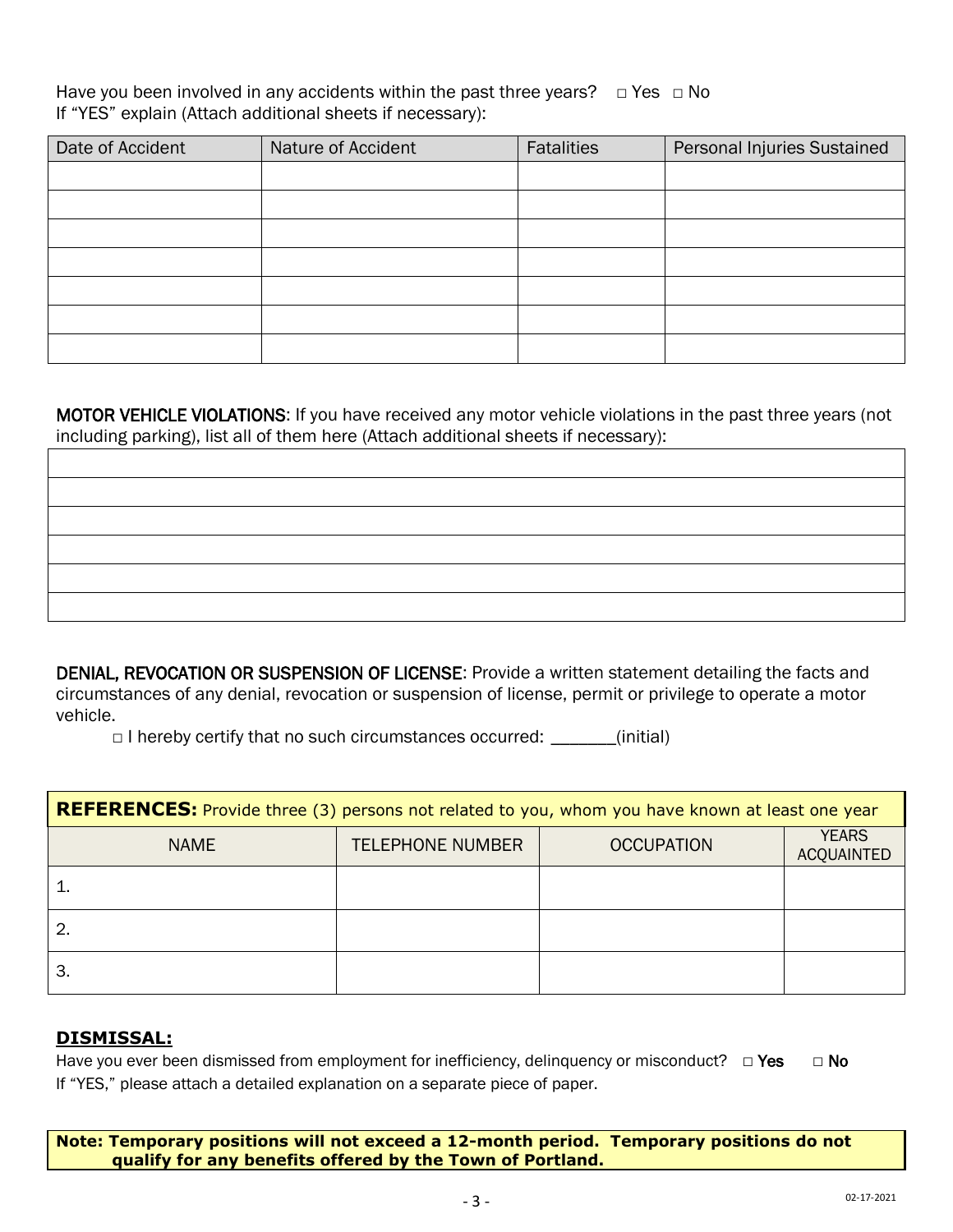# **SUMMARY OF RIGHTS:**

You, the driver, have the right to review information provided by previous employers, as well as to dispute any findings. This could require a previous employer to resend the correct information, or, if an agreement can't be made, allow the driver to include a rebuttal statement with the information. Drivers can submit a written request immediately upon applying or up to 30 days after being employed or denied employment. Prospective employers must provide information within 5 business days of the request.

### **NOTICE TO APPLICANTS REGARDING PRE-EMPLOYMENT DRUG AND/OR ALCOHOL TESTING**

Any individual applying for employment with the Town of Portland may be required to submit to a drug and/or alcohol test as a mandatory part of the employment application process.

This notice serves as a written statement of the Town's intention to conduct drug and/or alcohol testing as part of the application process. The testing will be conducted in accordance with the procedures required by applicable state and federal regulations. Tested applicants will be given a copy of any positive test result. All test results shall be considered confidential by the Town and shall not be disclosed to the employees of the Town, or any other person, other than to those persons for whom such disclosure is necessary. Positive test results, or a refusal to sign the consent form and participate in pre-employment drug and/or alcohol testing, shall be grounds for denial of employment. Arrangements for testing will be made by a representative of the Town, in consultation with each applicant. Cooperation in scheduling the testing is important for processing an application.

Further, the Town prohibits employees from possessing or being under the influence of alcohol or illegal drugs or from abusing lawful drugs while performing work-related functions. Failure to consent to a properly requested test for drugs and/or alcohol during the course of employment or failing a drug or alcohol test are grounds for termination of employment.

By signing below, you consent to be drug and/or alcohol tested and acknowledge you have thoroughly read the foregoing notice and policy, and you understand and agree that in order to be considered for employment with the Town, you will comply in full with the Town's drug and alcohol policies.

# **CERTIFICATION:**

- 1. I certify that all the information submitted by me on this application is true and complete, and I understand that if any false information, omissions, or misrepresentations are discovered, my application may be rejected and, if I am employed, my employment may be terminated at any time.
- 2. I release the Town, previous employers and educational institutions from any liability arising from disclosure of information concerning my employment or personal history.
- 3. In consideration of my employment, I agree to conform to the Town's rules and regulations.
- 4. I also understand and agree that the terms and conditions of my employment may be changed, with or without cause, and with or without notice, at any time by the Town.
- 5. I understand that no Town representative, other than its First Selectman, and then only when in writing and signed by the First Selectman, has any authority to enter into any agreement for employment for any specific period of time, or to make any agreement contrary to the foregoing.
- 6. Proof of citizenship or employment eligibility in accordance with the Immigration and Reform and Control Act of 1986 will be required at time of appointment.
- 7. The Town reserves the right to conduct pre-employment drug and alcohol testing of all applicants. Applicant will be required to pass a test for drugs and abuse/or alcohol misuse. Failure to pass such test will result in the withdrawal of any offer of employment. Applicants for safety sensitive positions or those requiring CDL's will become participants in the Town's Drug and Alcohol Testing Program.

#### By signing this form I hereby acknowledge that I have read the above statements and understand them.

- 4 -

#### Applicant Signature: **Date:** Date: Date: Date: Date: Date: Date: Date: Date: Date: Date: Date: Date: Date: Date: Date: Date: Date: Date: Date: Date: Date: Date: Date: Date: Date: Date: Date: Date: Date: Date: Date: Date: D

| י ח† בו<br>Dale. |
|------------------|
|                  |

*Emergency Contact: \_\_\_\_\_\_\_\_\_\_\_\_\_\_\_\_\_\_\_\_\_\_\_\_\_\_\_\_\_\_\_\_\_\_\_\_\_\_\_ Relationship: \_\_\_\_\_\_\_\_\_\_\_\_\_\_\_\_\_\_\_\_\_\_\_\_\_\_*

*Contact Number:\_\_\_\_\_\_\_\_\_\_\_\_\_\_\_\_\_\_\_\_\_\_\_\_\_\_\_\_\_\_\_\_\_\_\_\_\_ Alternate #: \_\_\_\_\_\_\_\_\_\_\_\_\_\_\_\_\_\_\_\_\_\_\_\_\_\_\_\_\_\_\_\_*